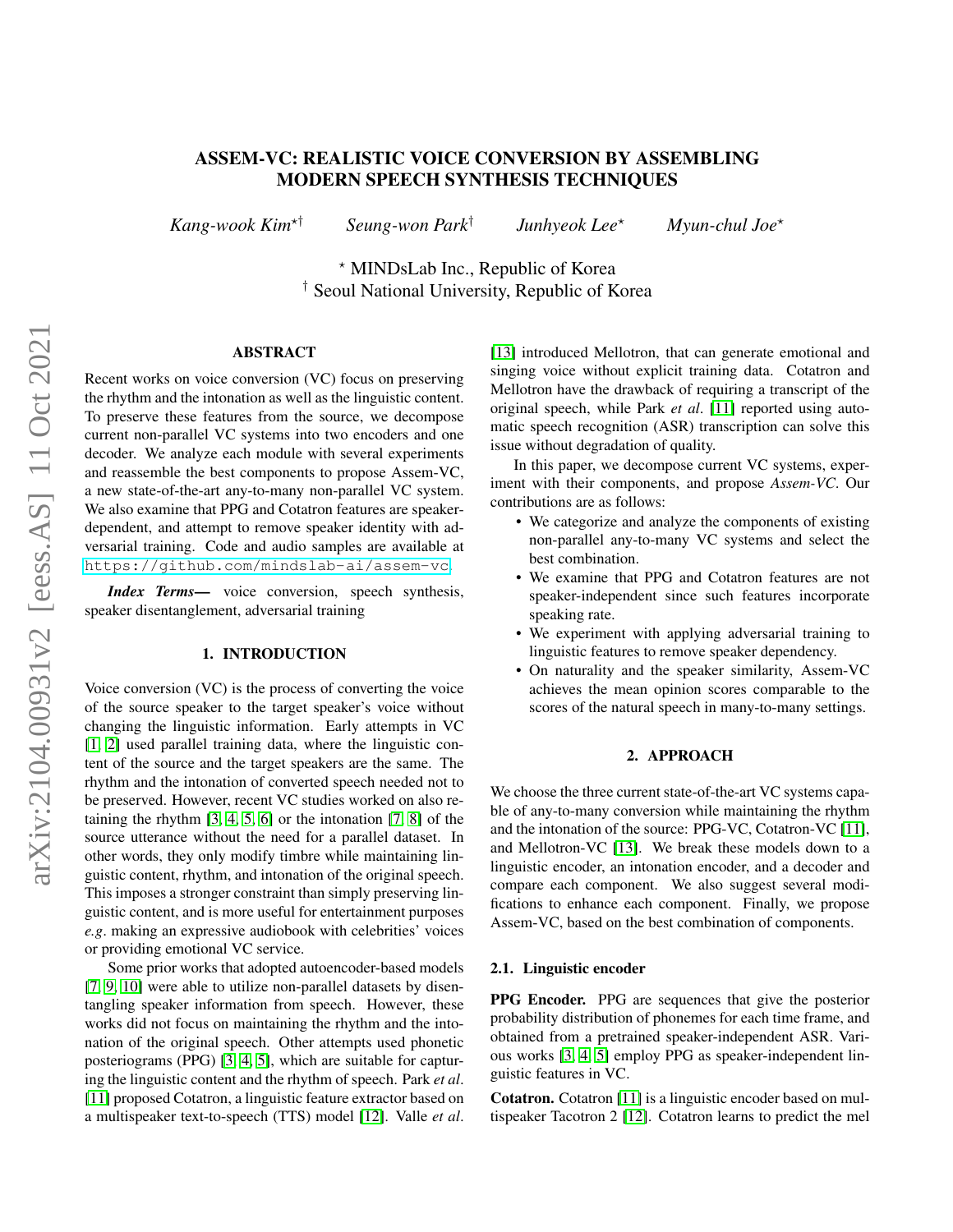spectrogram from the text as well as the alignment between the mel spectrogram and the text transcript:

$$
\hat{M}_{1:i}, A_i = \text{Decoder}\left(\text{Encoder}\left(T\right), M_{0:i-1}, z^{id}\right), \quad (1)
$$

where T, M, A,  $z^{id}$  are text, log mel spectrogram, alignment, and speaker representation, respectively. The outputs of Cotatron are linguistic features L, calculated as following:  $L =$  $\begin{aligned} \texttt{matmul}\left(A, \text{Encoder}(T)\right). \end{aligned}$ 

Mellotron Encoder. Mellotron [\[13\]](#page-4-12) is a multispeaker voice synthesis model based on Tacotron 2 [\[12\]](#page-4-11) that can synthesize emotive and singing voice without explicit training data. We view the concatenation of context vector calculated from text encoding and estimated alignments over all decoder time steps as the linguistic encoding of Mellotron.

Adversarial Cotatron. We speculate that Cotatron features and PPG are not speaker-independent because the speaker identity can be leaked through rhythm. Nevertheless, the speaker information other than rhythm should not be embedded in the linguistic feature. Thus, we adopt domain adversarial training [\[14\]](#page-4-13) to Cotatron features L. We train an additional speaker classifier with a gradient reversal layer using linguistic features.

#### 2.2. Intonation encoder

Residual Encoder. Cotatron-VC introduces the residual encoder which encodes intonation into output residual features  $R$  [\[11\]](#page-4-10). Despite its careful design, whether the residual encoder outputs are speaker-independent is questionable. It is also uncertain whether the residual encoder can properly encode the speech of unseen speakers. The aforementioned risks may affect the quality of the output.

Normalized F0. Mellotron-VC uses fundamental frequency (F0) estimation algorithm, YIN [\[15\]](#page-4-14) to encode intonation. To make encoding more successful, we made some modifications and applied them to PPG-VC and Assem-VC. We empirically observed that RAPT [\[16\]](#page-4-15) is more precise than YIN for estimate pitch contours, use RAPT for intonation encoder of Assem-VC. After extracting the log F0 for each frame of all audios from a given speaker, we normalize them based on the mean and the standard deviation of the log F0 distribution of the speaker. Since the speaker identity cannot be fully removed from the pitch contour with different unvoiced values across different speakers, we fill unvoiced segments with a constant value of -10 after the normalization.

#### 2.3. Decoder

Causal Decoder. Out of all the models we deal with, only Mellotron-VC used a causal decoder. During the decoding step, the output is generated in an autoregressive manner by using the linguistic encoding, the intonation encoding, and

<span id="page-1-1"></span>

Fig. 1: The overall architecture of Assem-VC. Speaker representation  $z^{id}$  is extracted from the speaker encoder conditions the VC decoder via conditional batch normalization layer. s and t are short for the source and the target, respectively.

the previous mel frames. This architecture is capable of generating higher quality mel spectrograms than non-causal decoders. However, since a causal decoder is trained through teacher forcing, it may learn to cheat off of previous mel spectrogram frames, which are highly dependent on the source speaker. Thus, speaker disentanglement may not be achieved even if the speaker-independent features are used.

Non-causal Decoder. A fully convolutional non-causal decoder is used in PPG-VC, Cotatron-VC, and Assem-VC. The structure of the decoder is the same as Cotatron-VC [\[11\]](#page-4-10) except the speaker conditioning method. Instead of using speaker embedding for conditioning, we use an additional speaker encoder to capture the variation of target speech in the entire corpus. Extracted speaker representation conditions the decoder via conditional batch normalization layer [\[17\]](#page-4-16).

## 2.4. Assem-VC

We experiment with two different versions of Assem-VC; one uses Cotatron as the linguistic encoder and the other uses adversarial Cotatron. The linguistic features are concatenated with normalized F0 and fed to a non-causal VC decoder. The decoder uses an additional speaker encoder for speaker conditioning. For the vocoder, we use *ground truth alignment* (GTA) finetuned HiFi-GAN. Further details about GTA finetuning are described in [3.1.](#page-1-0) Fig. [1](#page-1-1) shows the architecture of our proposed VC system, Assem-VC. Cotatron in the figure can be replaced with adversarial Cotatron.

# 3. EXPERIMENTS

## <span id="page-1-0"></span>3.1. Training

Dataset. VCTK [\[18\]](#page-4-17) and LibriTTS [\[19\]](#page-4-18) are utilized in our experiments. First, following the previous literature [\[11\]](#page-4-10), we split VCTK into 80% train set, 10% validation set, and 10% test set, without any overlap of the transcript between them. Note that the speakers of VCTK are shared across the splits. Then, the systems are trained on the union of VCTK train set and LibriTTS *train-clean-100* subset. Finally, VCTK test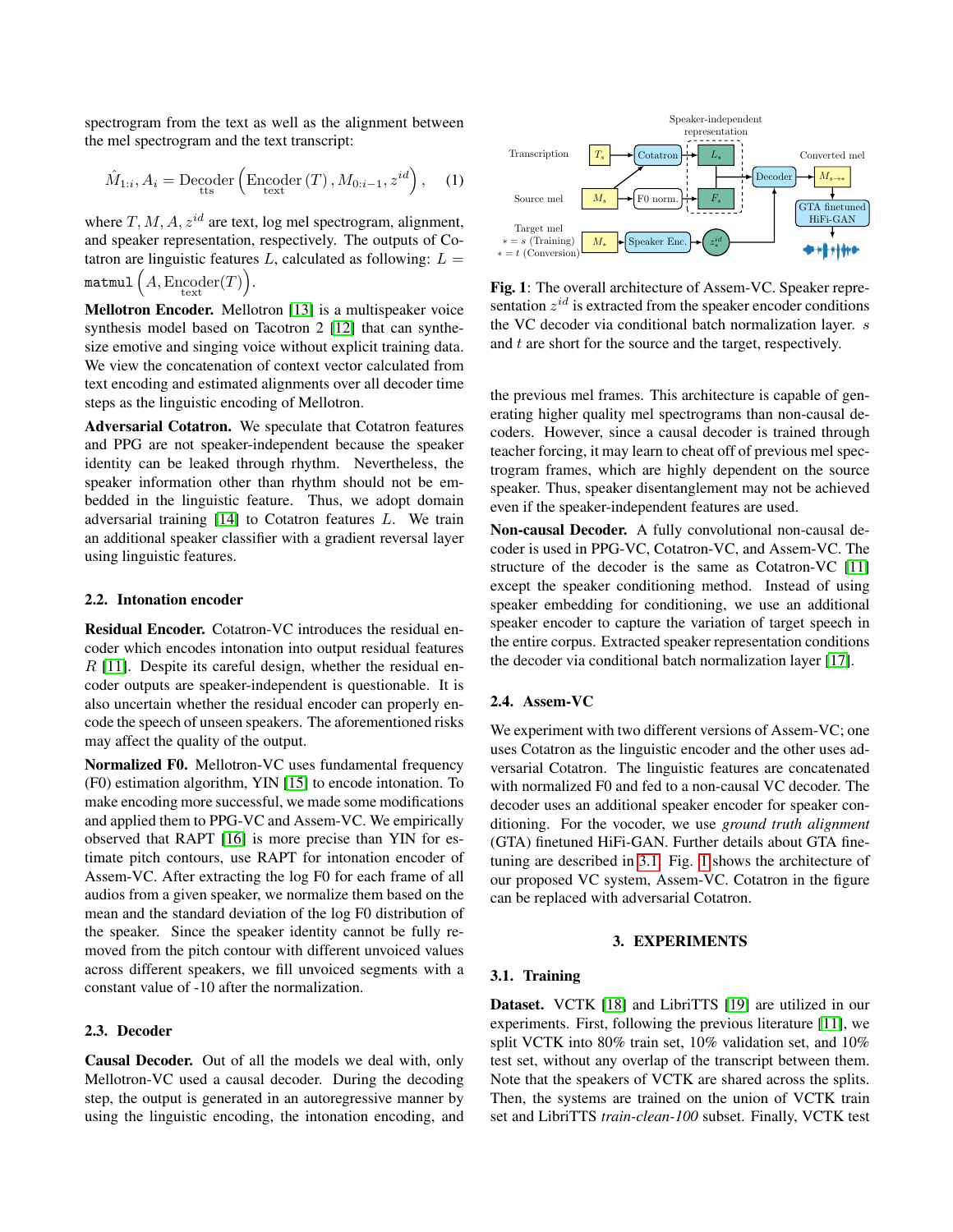split is used to evaluate many-to-many conversion, while the *test-clean* subset of LibriTTS is used as the source audio for the unseen speakers to evaluate any-to-many conversion.

To enhance the stability of the training process, only the speakers with more than 5 minutes of utterances in LibriTTS *train-clean-100* split are utilized. We only used audios shorter than 10 seconds for efficient batching. All audios are downsampled to 22.05 kHz and then normalized. The mel spectrogram configuration is the same as used in Park *et al*. [\[11\]](#page-4-10).

PPG-VC. A pretrained wav2letter++ [\[20\]](#page-4-19) is utilized to extract the speaker-independent PPG. The ASR model is trained using LibriSpeech [\[21\]](#page-4-20) and Common Voice [\[22\]](#page-4-21). The CER and the WER for the LibriSpeech *dev-clean* split are 2.32% and 6.82% without language model. Since the frame rate of PPG is different from that of mel spectrogram, PPG are linearly interpolated to match the length of the mel spectrogram.

Cotatron-VC & Assem-VC. For Cotatron-VC and Assem-VC, we first train Cotatron and train the whole VC system with the pretrained Cotatron fixed. To stabilize the alignment learning of Cotatron, we initially train using only the LibriTTS *train-clean-100* subset and later add VCTK. For adversarial Cotatron, the structure and training strategy of the speaker classifier are identical to those proposed in Zhang *et al*. [\[23\]](#page-4-22). We follow the settings of Park *et al*. [\[11\]](#page-4-10) for other training details.

Mellotron-VC. Unlike Cotatron-VC, Mellotron-VC [\[13\]](#page-4-12) is trained in a single stage. The transfer learning strategy from Cotatron-VC is employed for stable alignment learning. Similar to Assem-VC, we normalize the pitch with respect to the speaker. Other settings and architecture are consistent with the original Mellotron.

HiFi-GAN Vocoder. All systems employ HiFi-GAN [\[24\]](#page-4-23) as the vocoder. HiFi-GAN is pretrained with 123 hours of proprietary multi-speaker TTS dataset and then finetuned on the train split of VCTK.

GTA Finetuning. Inspired by Shen *et al*. [\[12\]](#page-4-11), we utilize GTA mel spectrograms when finetuning HiFi-GAN after training the VC system. HiFi-GAN takes the reconstructed mel spectrogram from the VC system as the input and learns to predict the source speech. To the best of our knowledge, this is the first application of GTA finetuning for VC.

#### 3.2. Conversion and evaluation

We evaluate the many-to-many scenario by testing the conversion between the speakers from VCTK. For the any-to-many scenario, we select a speech from *test-clean* subset of LibriTTS as the unseen source speakers. In both scenarios, only the speakers from VCTK are selected as target.

The systems are mainly evaluated with two subjective metrics with the same details as [\[11\]](#page-4-10): mean opinion score (MOS) and degradation mean opinion score (DMOS). MOS measures the naturalness of speech, and DMOS measures the speaker similarity between the target speaker's speech and the converted speech.

## 3.3. Quantifying the degree of disentanglement

To quantify the degree of speaker disentanglement of features, we measure the accuracy of the speaker classifier trained with such features. The speaker classification accuracy (SCA) is higher if the features are more entangled with the speaker identity. The classifier is trained and tested on VCTK, and SCA values are reported after the validation accuracy plateaus for each feature. The classifier consists of 4 convolutional layers and batch normalization layers, followed by a maxpooling layer and a dense layer with dropout. Unlike other features, the size of alignments is not fixed, due to varying lengths of mel spectrogram and text. To reduce the text index dimension, we compute weighted text indices for each frame using the alignments values to train a classifier.

#### 4. RESULTS

#### 4.1. Degree of disentanglement

We measure the SCA of the features to compare their degree of disentanglement, which is shown in Table [1.](#page-2-0) Since speaker information such as speaking rate still remains in linguistic features, SCA of PPG and Cotatron features L are higher than random guessing. Since the Cotatron features have SCA close to that of the PPG, we speculate that the PPG and the Cotatron features are equally capable in terms of speaker disentanglement. Lastly, the normalized pitch contour  $F$  is more speakerindependent than the residual encoding R from Cotatron-VC.

<span id="page-2-0"></span>Table 1: Degree of speaker disentanglement. Rand. denotes the case of the classifier trained with the features filled with random numbers. adv indicates the features from adversarial Cotatron. L, F, R, A, M denote linguistic features, normalized F0, residual features, alignments, mel spectrogram.

| <b>Feature</b> | Rand.          | PPG             | $\frac{1}{2}$ | (L, F)                              | (L,R) |
|----------------|----------------|-----------------|---------------|-------------------------------------|-------|
| <b>SCA</b>     | $0.9\%$        |                 |               | $31.6\%$ $32.8\%$ $41.7\%$ $57.9\%$ |       |
| <b>Feature</b> | $\overline{A}$ | $A_{adv}$       | $L_{adv}$     | M                                   |       |
| <b>SCA</b>     | 35.8%          | $24.0\%$ 33.3\% |               | $99.5\%$                            |       |

To reveal the effect of adversarial training, we additionally measure the SCA of linguistic features and alignments of adversarial Cotatron. Adversarial training helped to reduce the speaker dependency of alignments A, but it does not affect the dependency of Cotatron features L. We suspect that phoneme-wise speaking rates are too tightly coupled with speaker identity to be disentangled. Also, adversarial training hinders Cotatron from learning alignments. As shown in Ta-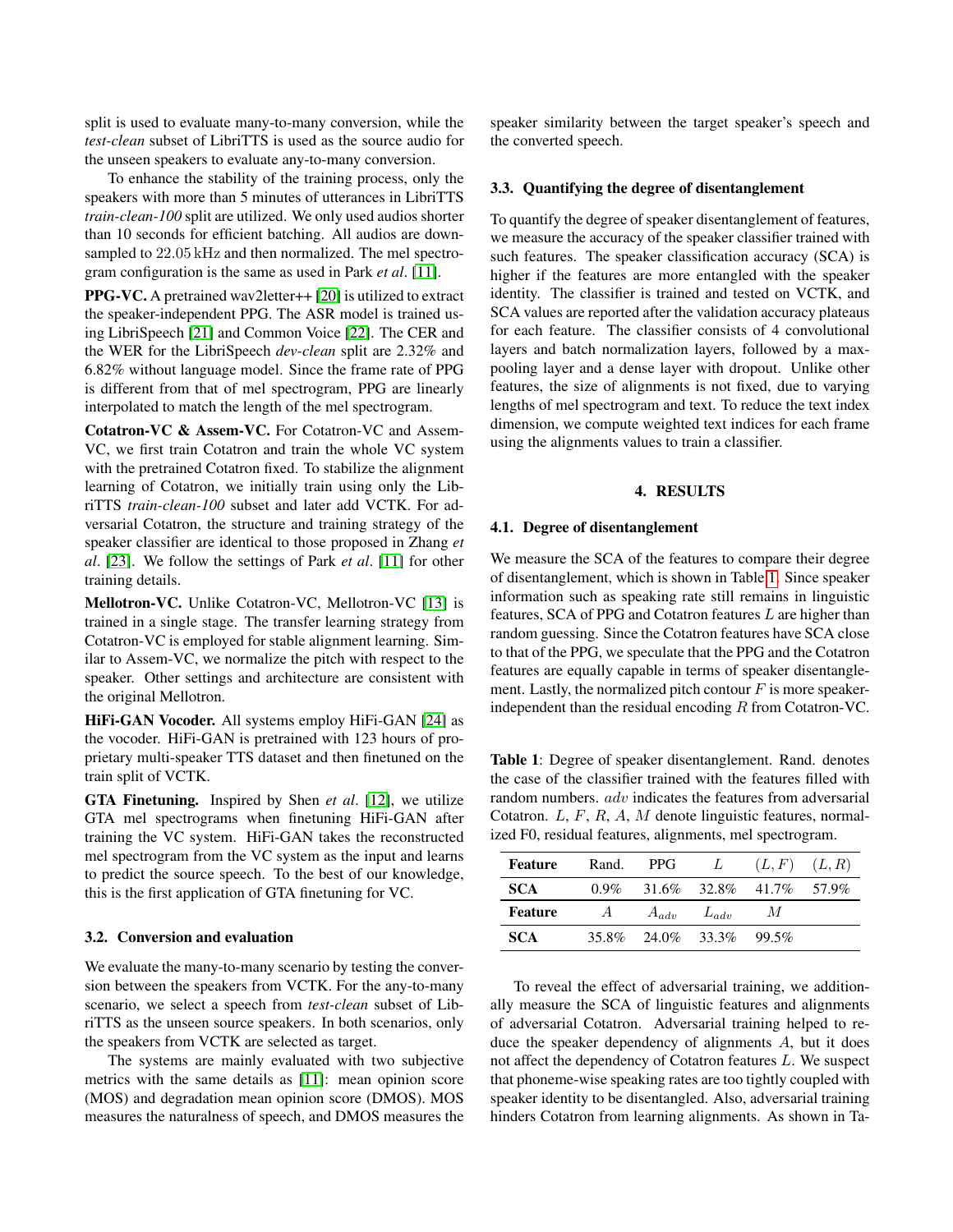| Approach         | <b>Components</b>      |                      |            | <b>Many-to-many</b> |                 | Any-to-many     |                 |                 |
|------------------|------------------------|----------------------|------------|---------------------|-----------------|-----------------|-----------------|-----------------|
|                  | Linguistic             | Intonation           | Decoder    | $GTA^*$             | <b>MOS</b>      | <b>DMOS</b>     | <b>MOS</b>      | <b>DMOS</b>     |
| Source as target |                        |                      |            | $4.14 \pm 0.08$     | $1.71 \pm 0.14$ |                 |                 |                 |
| Target as target |                        |                      |            | $4.14 \pm 0.08$     | $3.94 \pm 0.12$ |                 |                 |                 |
| PPG-VC           | <b>PPG</b>             | F0 (RAPT) Non-causal |            | X                   | $2.47 \pm 0.09$ | $2.99 \pm 0.13$ |                 |                 |
|                  |                        |                      |            |                     | $3.81 \pm 0.09$ | $3.78 \pm 0.13$ | $3.63 \pm 0.11$ | $3.66 \pm 0.13$ |
| Cotatron-VC      | Cotatron               | Residual             | Non-causal | Х                   | $2.60 \pm 0.12$ | $3.44 \pm 0.15$ |                 |                 |
|                  |                        |                      |            |                     | $3.75 \pm 0.09$ | $3.79 \pm 0.13$ | $2.99 \pm 0.15$ | $3.31 \pm 0.15$ |
|                  | Mellotron-VC Tacotron2 | $F0$ (YIN)           | Causal     | Х                   | $2.94 \pm 0.11$ | $2.87 \pm 0.14$ |                 |                 |
|                  |                        |                      |            |                     | $3.36 \pm 0.10$ | $3.15 \pm 0.13$ | $3.42 \pm 0.11$ | $2.84 \pm 0.13$ |
| Assem-VC         | Cotatron               | $F0$ (RAPT)          | Non-causal | X                   | $2.87 \pm 0.11$ | $3.27 \pm 0.11$ |                 |                 |
|                  |                        |                      |            | ✓                   | $3.91 \pm 0.10$ | $3.86 \pm 0.12$ | $3.61 \pm 0.12$ | $3.86 \pm 0.11$ |
|                  | Adv. Cotatron          | $F0$ (RAPT)          | Non-causal | X                   | $2.35 \pm 0.13$ | $3.24 \pm 0.14$ |                 |                 |
|                  |                        |                      |            | ✓                   | $3.56 \pm 0.11$ | $3.69 \pm 0.13$ | $3.25 \pm 0.13$ | $3.48 \pm 0.14$ |

<span id="page-3-0"></span>Table 2: Comparison of components and performances of the examined VC approaches. \* *GTA* denotes whether the HiFi-GAN vocoder is finetuned with a ground-truth aligned mel spectrogram. Adv. Cotatron is short for adversarial Cotatron.

ble [2,](#page-3-0) there is a degradation of quality when adopting adversarial training on Cotatron.

the lowest. Mellotron-VC's causal decoder fails to preserve the speaker's characteristics, resulting in the worst DMOS.

## 4.2. Many-to-many conversion

As presented in Table [2,](#page-3-0) our proposed combination Assem-VC outperforms all other methods in terms of both MOS with DMOS, and both of its scores close to those of natural speech. GTA finetuning plays a key role in removing noisy artifacts, improving MOS and DMOS of all models. We observe that the increase in MOS and DMOS after GTA finetuning is relatively low for Mellotron-VC. We suspect that causal decoders have an advantage in the amount of information available during generation of each mel frame. However, such setting also has a negative impact on speaker disentanglement, resulting in the lowest DMOS across the board. PPG-VC has the closest MOS to Assem-VC, but it still performs poorly on DMOS. Cotatron-VC shows worse performance than Assem-VC on both MOS and DMOS, with or without the GTA finetuning. These results suggest that a combination of Cotatron and F0 estimator is better than PPG encoder and the residual encoder as linguistic and intonation encoder from the source speech.

#### 4.3. Any-to-many conversion

To evaluate the generalization to the unseen speakers, we also explore any-to-many situation, namely to convert the speech of an arbitrary speaker to the voices of multiple speakers. As shown in Table [2,](#page-3-0) the overall results of the any-to-many conversion are lower than the many-to-many, since any-to-many is inherently a more challenging task. Assem-VC using Cotatron outperforms other baseline models. PPG-VC yields a competitive MOS with Assem-VC, but a worse DMOS. The residual encoder cannot properly encode the intonation with unseen speakers, which causes MOS of Cotatron-VC to be

#### 5. CONCLUSION

In this paper, we compared the existing methods on anyto-many non-parallel VC. We decompose these models into three components: a linguistic encoder, an intonation encoder, and a decoder. We plug different combinations of modules into these components and report the results. First, our results suggest that the Cotatron features are better than PPG at representing the linguistic features of a speech without sacrificing the performance on speaker similarity. Also, the traditional F0 estimator is better than the residual encoder at disentangling the intonation from a speech. We also show that the causal decoder has a negative effect on speaker disentanglement. For the first time, to the best of our knowledge, we apply GTA finetuning for VC, so that noncausal decoders generate a natural speech that captures the target speaker identity. We observed that adversarial training for speaker disentanglement interferes with Cotatron's ability to learn alignments. We select the best features and reassemble to present an any-to-many VC system, Assem-VC. Assem-VC achieves the level of natural speech recordings in both MOS and DMOS for any-to-many VC with 108 target speakers. Our results indicate that Assem-VC can be applied to real-world applications which require voice conversion indistinguishable from human speech.

#### 6. ACKNOWLEDGEMENTS

The authors would like to thank Sang Hoon Woo, Seungu Han, and Dongho Choi from MINDsLab Inc., Yoonhyung Lee from Seoul National University for providing beneficial feedback on the initial version of this paper.